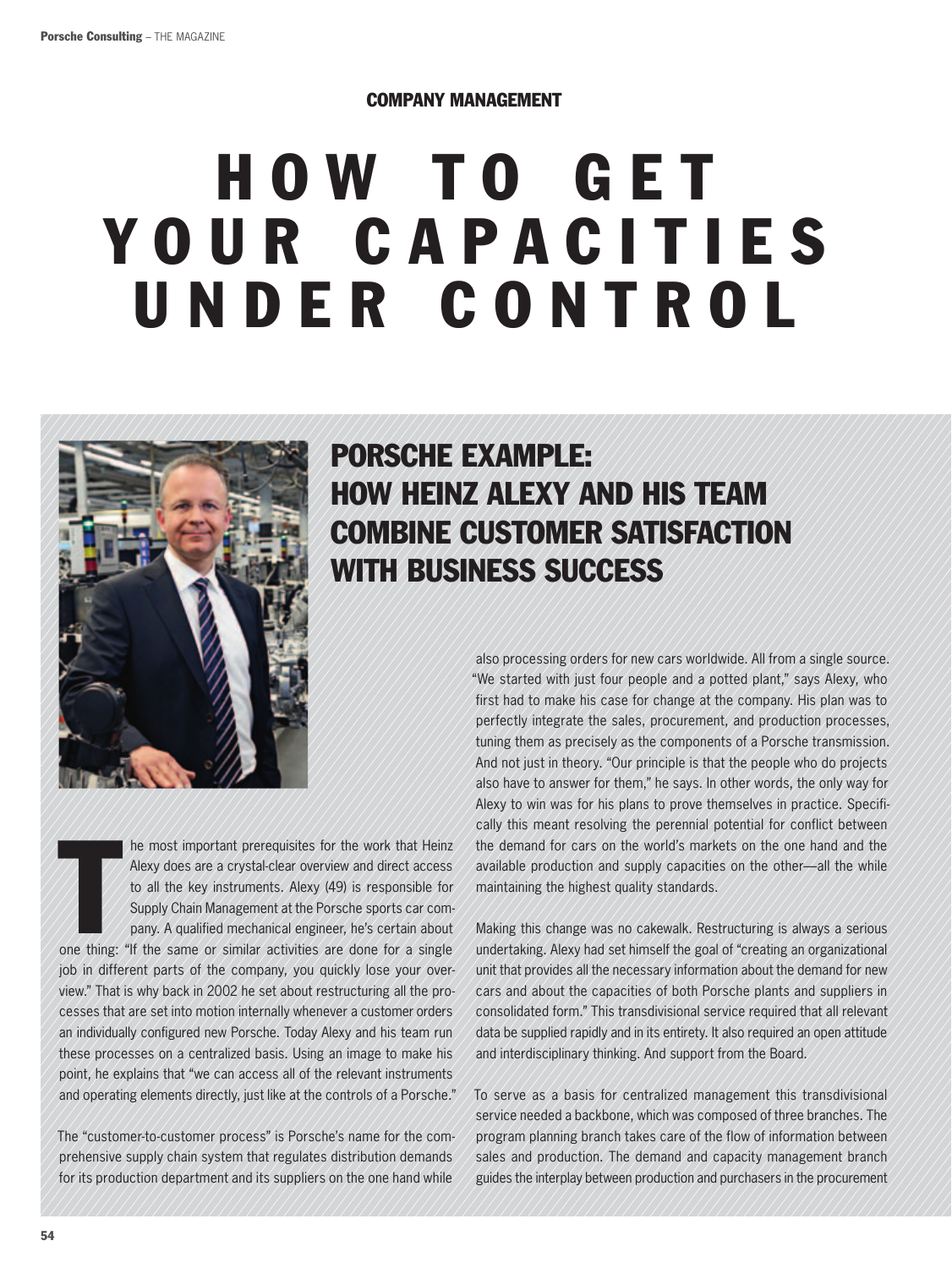Conflicts between sales and production affect the bottom line. If you want to sell, you have to be able to deliver.

But when there are capacity problems, customers notice immediately. The following article describes the consistent way in which the Porsche sports car company controls its production and orients itself uncompromisingly to its customers in the process. And if you would like to know what Porsche Consulting tells companies that want to get a grip on fluctuations in demand, you'll find all the information on pages 56 to 60.

**AHEINER VON DER LADEN CO CHRISTOPH BAUER** 

department. The third branch is for order management, and takes the form of a circuit. It starts with the customer as the buyer, then goes to the dealer, to the production department, and from there back to delivery of the new car to the customer.

This control circuit is precisely defined. The first step consists of the sales department reporting its demand for cars to the supply chain management. The supply chain management then correspondingly adjusts the production system at the Porsche plants and in the Volkswagen production network—and adapts capacities to meet the demand. The next step is to align supplier capacities to operations at each plant. In the process, Alexy considers flexibility requirements for both the markets and production. This requires close communications with the procurement departments at Porsche and the Volkswagen Group, for they are responsible for securing the required capacities from suppliers. The ultimate aim, after all, is to have all components and modules available at the right time and in the right amounts. "We have to run this actively," says Alexy—"processes, like an orchestra, need a conductor."

A specially designed IT system using an SAP platform was set up together with Mieschke Hofmann und Partner, a firm specializing in process and IT consulting. It lays the foundation for each process in the three branches of program planning, demand and capacity management, and order management. "It's not enough just to bring the orders into the company," observes Alexy. "You have to process them right away. That's the only way to have actual customer demand flow immediately into each stage of our customer-to-customer process—and to have it run successfully."

Together with their customers, local dealers specify the individual Porsche cars directly, using configurators that are linked to Porsche headquarters. The point at which the cars will be built can be directly scheduled. A major benefit here is that dealers can immediately name a delivery date, and one that will be precisely met. Customers also benefit from being able to modify their orders, right up to shortly before the start of production. And this in turn provides an incentive to dealers: the additional flexibility motivates them to send their orders as

soon as possible to Porsche headquarters in Stuttgart-Zuffenhausen. This leads to full order books, which in turn enable early planning based on hard figures. "Actual data" is what the experts call this. This information is the prerequisite for the sophisticated Porsche production and logistics system with its high sequence stability as well as its just-in-time and just-in-sequence processes. This gives plants the advantage of only receiving orders for cars that they can build precisely on that day. For suppliers this means a stable, reliable preview over the short and medium terms.

Of course not everything runs smoothly, admits supply chain expert Alexy, who shoulders a lot of responsibility. "But we're now identifying weak spots so early on that we can intervene in time and find workable solutions. Conflicts are no longer taking place between the various departments but rather directly within our department—supply chain management." Production, sales, and procurement can focus entirely on their core competencies. Supply chain management takes over the task of overall optimization. That requires tact and sensitivity. "Our job forces us to remain neutral in everything we do," says Alexy.

The processes installed at Porsche are not just "good-weather friends." They have proven themselves to be robust in difficult market situations as well. Alexy and his team have succeeded in ensuring that the processes do their jobs even with a growing range of models and a sharp increase in the volume of cars produced. That lets him take a positive view of the future. "Our scalable processes and systems mean that we are well prepared for the company's ambitious growth program," he says.

Every decision made by the supply chain managers focuses on a single person—the customer. "We want to supply a perfect car right on schedule," says Alexy. "And that can only be achieved with optimum management of the overall process from a single source. This solidarity-based approach among sales, the production plants, and suppliers leads to satisfied customers in well-supplied markets. That is our contribution to the company's success."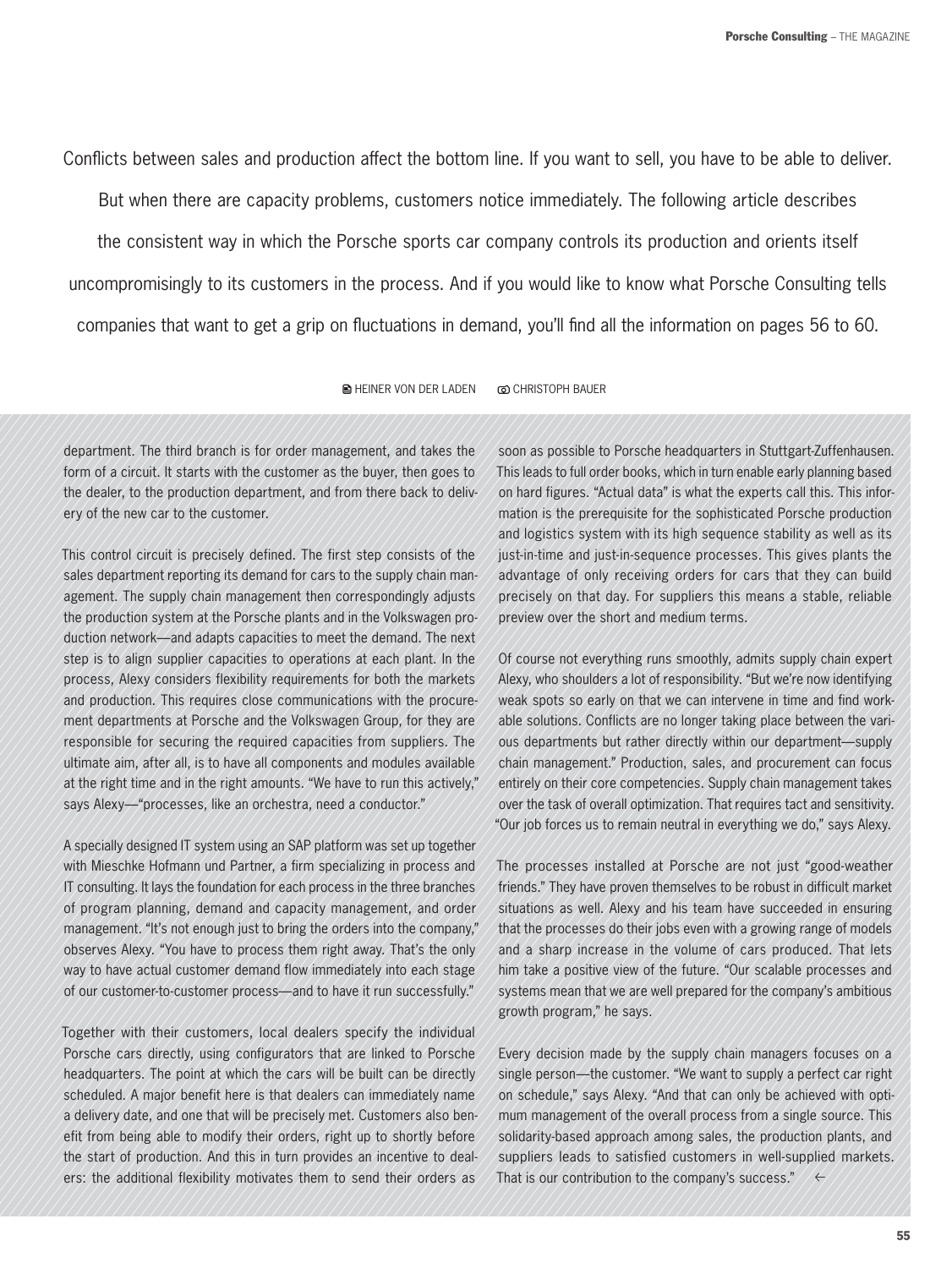Integrated Demand-Capacity **MANAGEMENT** 

# No MORE WRENCHES in the **WORKS**

When specialists at industrial companies think in terms of departments, friction is a foregone conclusion. The most obvious example is when production can no longer provide what the sales people promise. Collapse looms on the horizon.

Centralized control can prevent this at an early stage.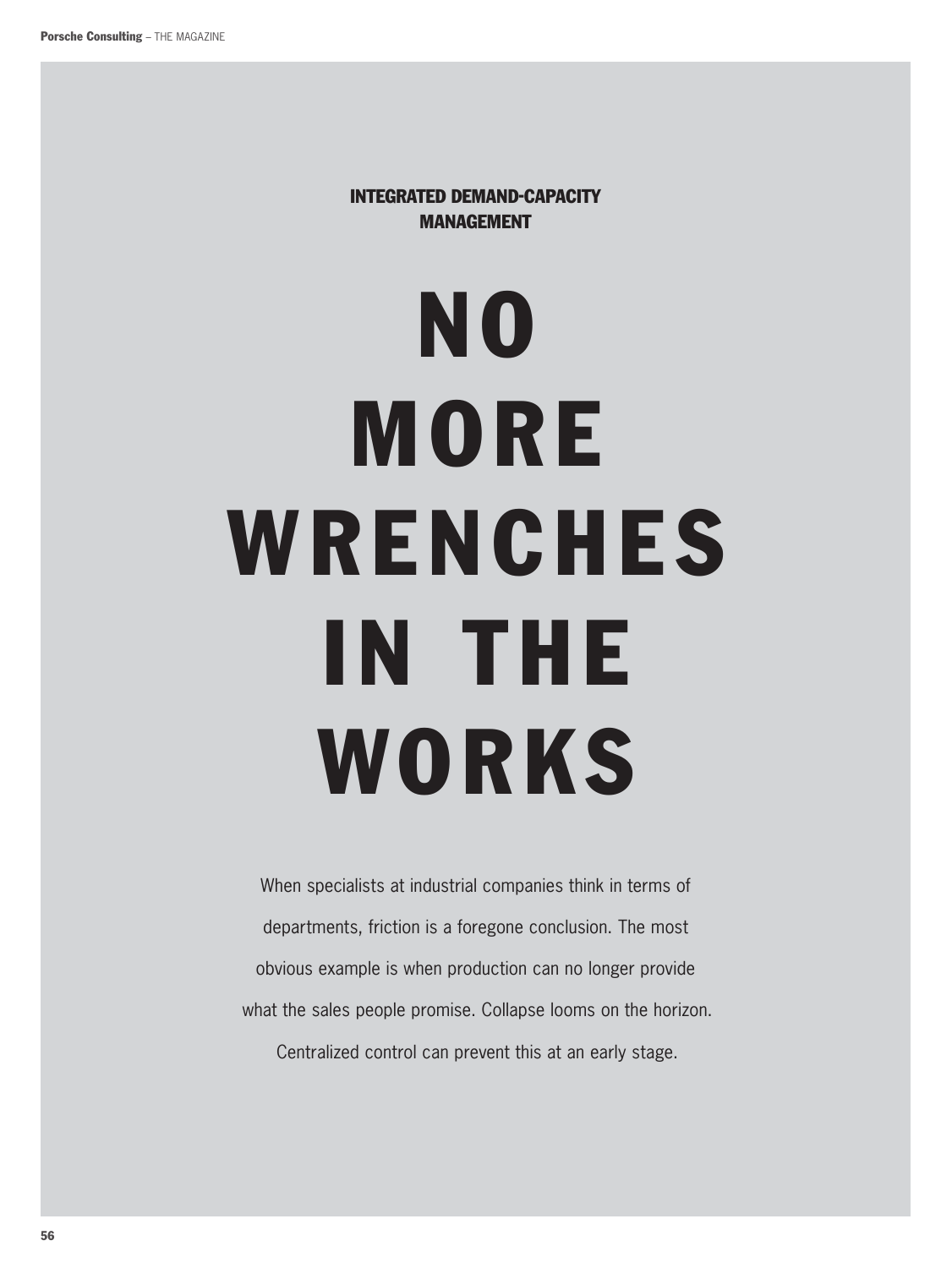In dustry is not finding business any easier. Many companies are struggling with<br>forecasts, because market volatility is on the rise. This is leading to enormous int<br>despite the difficult situation, sales departments want ndustry is not finding business any easier. Many companies are struggling with very uncertain forecasts, because market volatility is on the rise. This is leading to enormous internal challenges: despite the difficult situation, sales departments want to offer their customers a high degree of flexibility—especially in terms of product variants, volumes, and delivery dates. And of course all the promises that the sales people (have to) make must be conscientiously kept despite large fluctuations

Given such difficult conditions, however, manufacturers quickly find themselves in rough waters—all the more so when several departments head off course at the same time. Dr. Christian Fiebig, Senior Project Manager at Porsche Consulting, sketches out a typical scenario. "Despite perfect products, the customers of a large company began to go elsewhere because the promised delivery dates were rarely kept." This was accompanied by a common phenomenon, namely, high inventory levels. Unfortunately, however, the high-bay warehouse had the wrong products—not those for which there was high demand. The clear diagnosis here: poor planning.

This precarious situation was exacerbated by the fact that the company fell ever further behind in deliveries to its remaining customers. As Fiebig recounts, "Evidently nobody had predicted the sharp increase in demand. So the flood of orders sloshed into the production plants—with no account taken of the limits on capacity." The consequences were clear. Due to overload, production fell behind—which promptly elicited enormous pressure from the individual sales units. They wanted to see finished products, and to make good on their delivery commitments to customers. In desperation, the plants responded by prioritizing a small number of especially urgent orders. But that did not help matters. On the contrary, the other orders slid even further down the waiting list, which caused these customers to become upset. The problem was like a wildfire spreading out of control.

### *i* DCM >>> integrated Demand-**Capacity** Management

Moreover, the constant changes to production priorities necessarily reduced output.

The confusion in production also affected suppliers. Constant shifts in production volumes led to mistaken orders and incorrect accounting for order volumes. Frequent changes in planning also put the suppliers on unsure footing. This meant that delivery promises could rarely be kept. Ultimately this sad state of affairs was reflected in sobering indices such as low delivery reliability, high levels of shelf warmers, and supply backlogs. Combined with an acute absence of market-oriented flexibility, this nearly led to collapse.

In searching for causes, we quickly arrive at a diagnosis of "poor synchronization of demand and capacity." As Fiebig notes, "In many companies that I have seen, the sales, production, and procurement processes are insufficiently integrated or not at all." It is precisely this weak spot that Porsche Consulting's integrated Demand-Capacity Management (*i*DCM) addresses. The *i*DCM project has two main aims. The first is to integrate processes on an interdepartmental basis by means of defined rules. The second is to synchronize demand (sales/customer) and capacity (production and suppliers) in a foresighted and consistent manner. When these aims are met, they enable companies to remain capable of action at any time and to meet their targets. This applies to changing market conditions and fluctuating customer behavior as well as to adjustments in capacity. The *i*DCM concept combines the synergies from market-oriented flexibility and high planning stability. Based on concepts that have already been successfully tested at the Porsche sports car company, experts from Porsche Consulting have developed a course of action specifically tailored to industrial companies.

 $\rightarrow$ When *i*DCM is introduced at a company, the first thing that happens is a careful inspection of the demand side. The frequency and time frame for demand planning must be defined in order to generate solid production and procurement planning. In addition, the system has to be examined to see how flexibly and rapidly it can respond in terms of capacity. This extends from additional volumes that component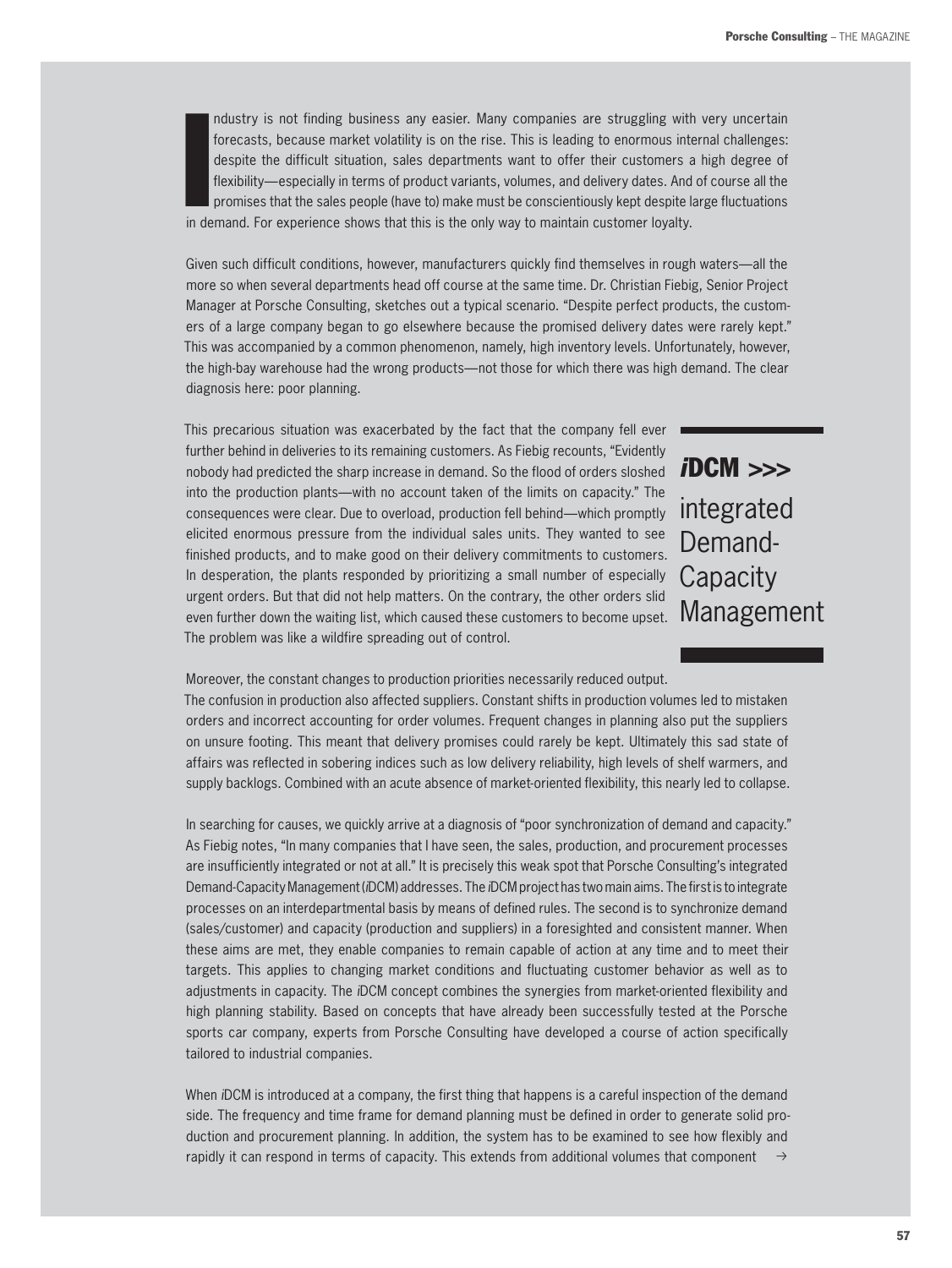

Meticulous planning and control—from receiving the order to delivering the product—prevents losses.

suppliers must be able to provide, to delivery periods for new production machinery. A precondition for high reliability in planning is that the sales department keep a constant eye on actual demand. As Fiebig observes, "Unfortunately the job of estimating demand is left far too often to the production plants. That's even more imprecise than a long-term weather forecast. And therefore very risky."

To generate reliable information about available capacities, companies first have to establish the requisite transparency. Capacity restrictions and reliable throughput times have to be known for all value streams. This also applies to lead times and the flexibility to increase or reduce capacities. They form the framework for control. In industry this is often accompanied by a necessary switch from technology-oriented production to flow-oriented production lines.

Together with the companies that it advises, Porsche Consulting specifies the planning time frame and control points for every value stream. A time frame model shows what are known as the material freeze point and the order freeze point. The material freeze point specifies in a binding manner for both the production department and suppliers when materials have to be ordered. The order freeze point fixes the production orders and their planning for the sales and production departments. The time frame model also shows the flexibility of the overall system in transparent form.

Another element of *i*DCM is "planning and dispatching against limited capacities." This does not mean arbitrarily restricting market demand in order to bring production down to a "comfort zone." Instead it functions something like a safety belt, and thus protects the entire supply chain from unchecked flooding of its capacities.

 $\rightarrow$ It's equally important to closely link all the suppliers to the plants and their processes. "Clear agreements have to be made early on with suppliers about replenishment times and their range of flexibility," says Fiebig. "Companies and suppliers have to communicate about daily or weekly capacities as well as about delivery frequencies. Ranges of fluctuation also have to be agreed upon. These show the point in time before production starts after which the purchaser can no longer make changes to the volume of goods supplied."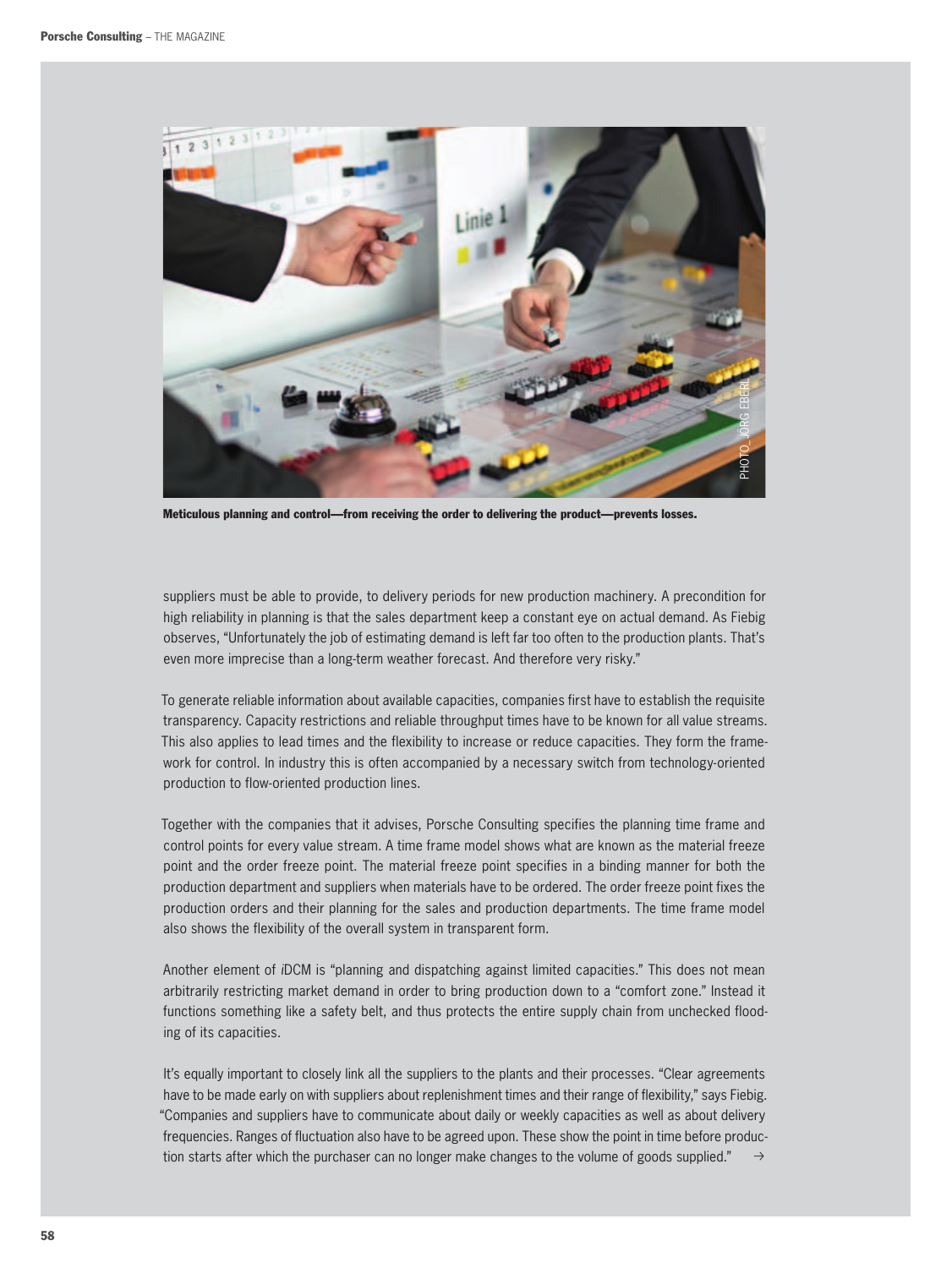

Integrated Demand-Capacity Management (*i*DCM) stands for foresighted and consistent synchronization of demand and capacity



59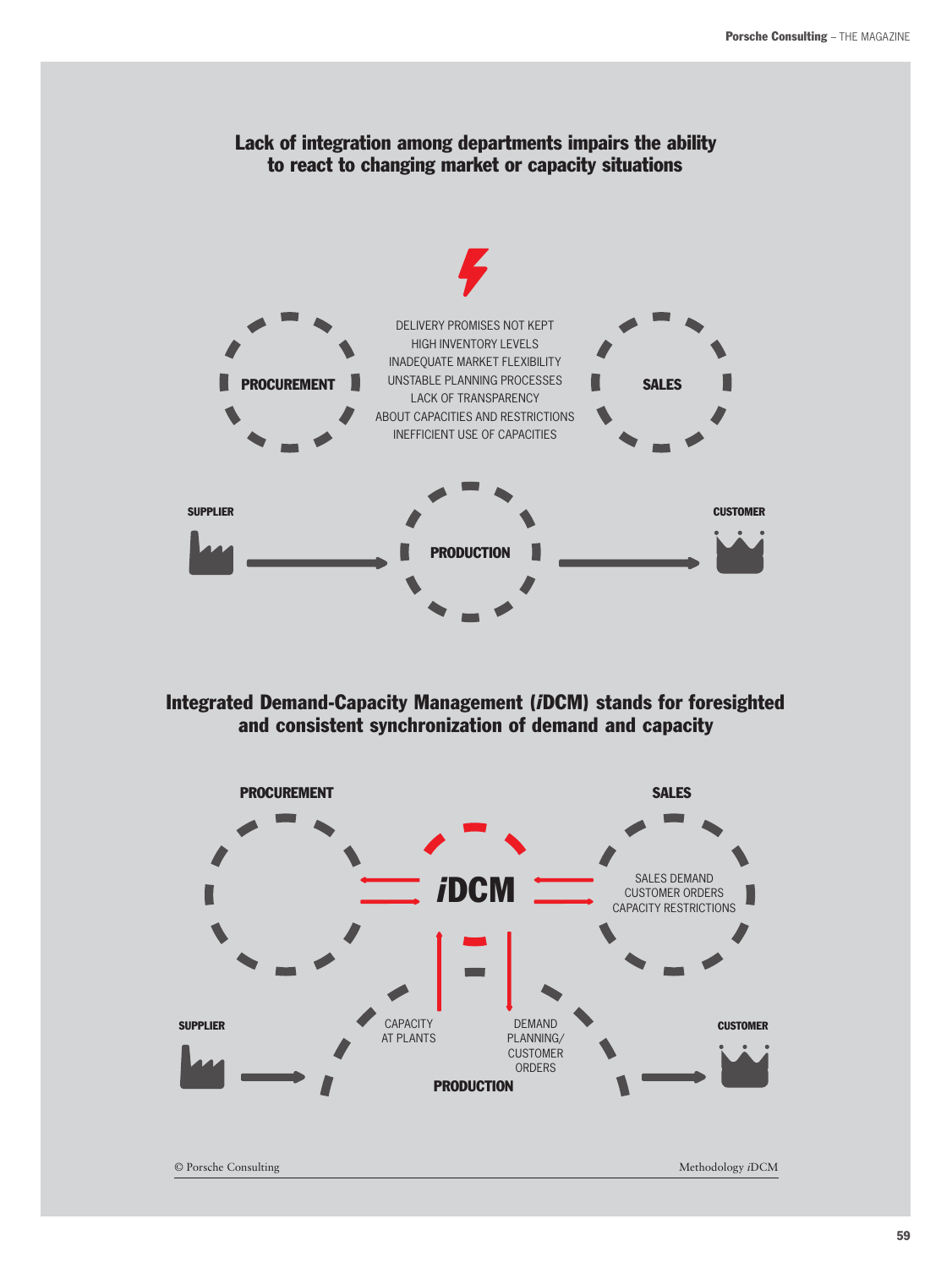### Integrated Demand-Capacity Management (*i*DCM) comprises seven individual modules linked by interdepartmental processes



© Porsche Consulting Methodology *i*DCM

Rolling, standardized comparisons of demand and capacity by all the departments involved form a central module of *i*DCM. They reveal incipient overload and underload situations in production and in the supply chain. Thanks to this early warning system, sales, production, and procurement can solve conflict situations before it's too late. Together they agree on capacities and take them into account when dispatching orders. The result is a production program that can be put into practice. Comparing demand and capacity is something like a high-performance transmission. The right shift points are important, and also the ability to react quickly when shifting gears.

When an integrated demand and capacity management system is introduced, large-scale interventions are generally needed as well. "This system only becomes truly sustainable when the processes also take on the right organizational form," says Fiebig, who used to be a project manager for demand and capacity management in the "customer-to-customer process" at the Porsche sports car company. *i*DCM therefore creates new centralized organizational units out of what used to be separate functions, to which all information on demand and capacity flows. Only at such nodes can decisions be made on a rapid and interdepartmental basis, and then be put successfully into practice immediately thereafter.

"Targeted change management is very important here," says Till Friedrich, a partner at Porsche Consulting. "After all, processes are not the only things that change. The attitudes and behaviors of all the employees involved have to shift as well." In order to achieve this, Porsche Consulting has developed a special training program. It is well suited as an initial introduction to the *i*DCM project. It enables the positive effects of *i*DCM to be experienced in interdepartmental teams—on a purely playful level, of course. But it is the first step toward practical implementation. And toward plannable action that provides reliable protection against unpleasant and unnecessary surprises.  $\leftarrow$